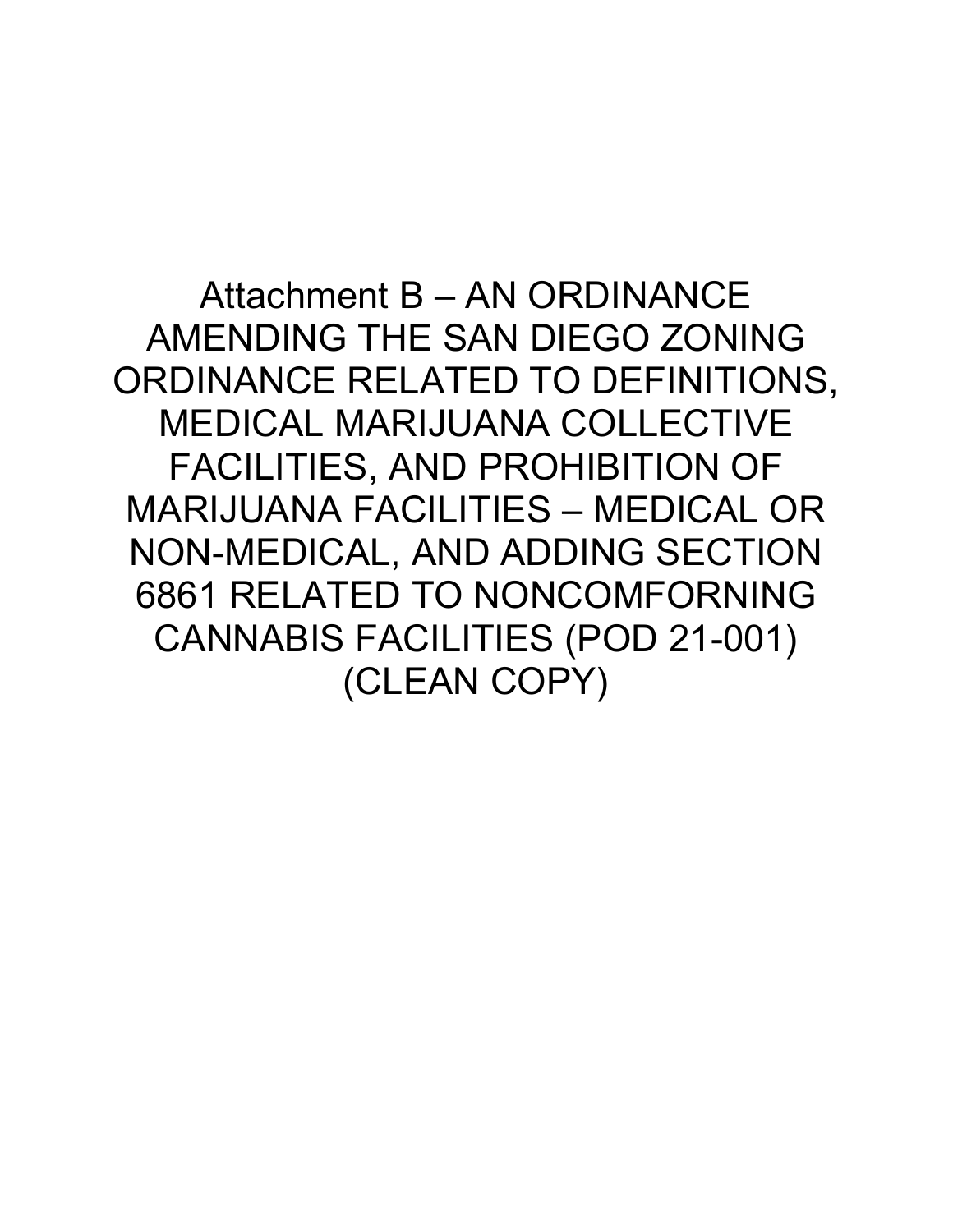### **ORDINANCE NO. \_\_\_\_\_ (N.S.)**

# **AN ORDINANCE AMENDING THE SAN DIEGO COUNTY ZONING ORDINANCE RELATED TO DEFINITIONS, MEDICAL MARIJUANA COLLECTIVE FACILITIES, AND PROHIBITION OF MARIJUANA FACILITIES – MEDICAL OR NON-MEDICAL, AND ADDING SECTION 6861 RELATED TO NONCONFORMING CANNABIS FACILITIES**

The Board of Supervisors of the County of San Diego ordains as follows:

Section 1. The Board of Supervisors finds and determines that the Zoning Ordinance should be updated by amending, adding, or removing various sections regarding Definitions, Nonconforming Cannabis Facilities, Medical Marijuana Collective Facilities, and Prohibition of Marijuana Facilities – Medical or Non-Medical. The Board finds that these amendments are reasonable and necessary for the public health, safety, convenience, and welfare.

Section 2. Section 1110 DEFINITIONS is amended to read as follows:

### **SEC. 1110. DEFINITIONS**

Cannabis Facility – Medical and Non-Medical: (a) Any store, office, business, building, property or other facility in or from which cannabis is sold, given, traded, supplied, bartered, consumed, raised, processed, stored, used, cultivated indoors or outdoors, possessed, or transported; (b) This definition shall not apply to personal cultivation of cannabis allowed under state law.

Section 3. Section 6861 NONCONFORMING CANNABIS FACILITIES of the Zoning Ordinance is added to read as follows:

#### **SEC. 6861. NONCONFORMING CANNABIS FACILITIES**

a. Five Nonconforming Cannabis Facilities. Nonconforming Cannabis Facilities which were lawfully established before April 14, 2017, and documented by the Department include only facilities at the five following locations:

8157 Wing Ave, El Cajon, CA 92020 (APN 387-150-21-00) 736 Montecito Way, Ramona, CA 92065 (APN 281-521-13-00) 618 Pine St, Ramona, CA 92065 (APN 281-065-26-00) 1210 Olive St, Ramona, CA 92065 (APN 281-121-12-00) 8530 Nelson Way, Escondido, CA 92026 (APN 127-222-19-00)

b. Cannabis Activities. A Nonconforming Cannabis Facility may engage in Medical Cannabis Collective, Commercial Cannabis Microbusiness, or Commercial Cannabis Retailer activities as those terms are defined in Chapter 25 of Division 1 of Title 2 of the San Diego Code of Regulatory Ordinances. A Nonconforming Cannabis Facility operating as a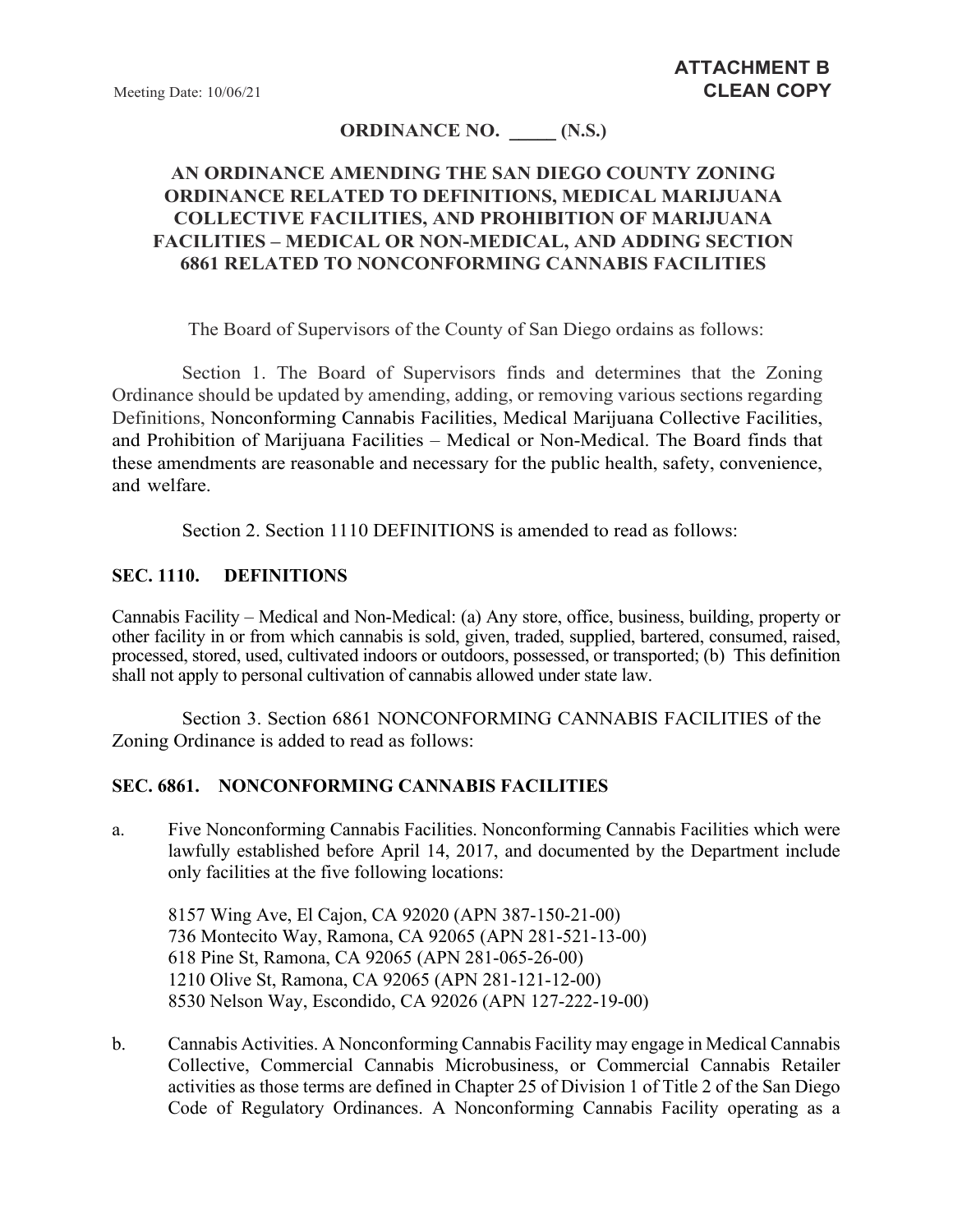Medical Cannabis Collective shall update its Operating Certificate before engaging in Commercial Cannabis Microbusiness or Commercial Cannabis Retailer activities.

- c. Operation and Construction. Each of the five Nonconforming Cannabis Facilities may do the following:
	- 1. Continue Operation. Continue operations beyond April 14, 2022.
	- 2. Existing Facilities.
		- i. Repair, maintain, or alter existing structures.
		- ii. Add to one or more structures that were permitted before June 9, 2021, up to a cumulative total of 10,000 square feet in floor area.
	- 3. New Construction or Conversion of Small Structures.
		- i. Construct a structure that will not involve the use of significant amounts of hazardous substances and will not exceed 2,500 square feet in floor area.
		- ii. In urbanized areas, as is defined in Section 15387 of Title 14 of the California Code of Regulations, construct up to four commercial cannabis buildings that will not involve the use of significant amounts of hazardous substances and will not exceed a cumulative total of 10,000 square feet in floor area.
- d. Cumulative New Square Footage Limit. A Nonconforming Cannabis Facility may not build more than a cumulative total of 10,000 square feet of new floor area, either by an addition to an existing facility, new construction or conversion of small structures, or a combination thereof.
- e. Ministerial Building Permits. Repair, maintenance, alteration, addition to an existing structure, or construction of a new structure in accordance with this section and used for cannabis purposes shall require approval of a ministerial building permit. Nothing within this Zoning Ordinance shall exempt Nonconforming Cannabis Facilities from the requirements of the Grading Ordinance.
- f. Exemptions from Designators. Repair, maintenance, alteration, an addition to an existing structure, or construction of a new structure in accordance with this section and used for cannabis purposes shall be exempt from B and S Special Area Designators.
- g. Expansions Above Cumulative New Square Footage Limit. A Nonconforming Cannabis Facility may build more than a cumulative total of 10,000 square feet of new floor area, either by an addition to an existing facility, new construction or conversion of small structures, or a combination thereof, upon approval of a Site Plan. Expansions above the cumulative new square footage limit shall not be exempt from any Special Area